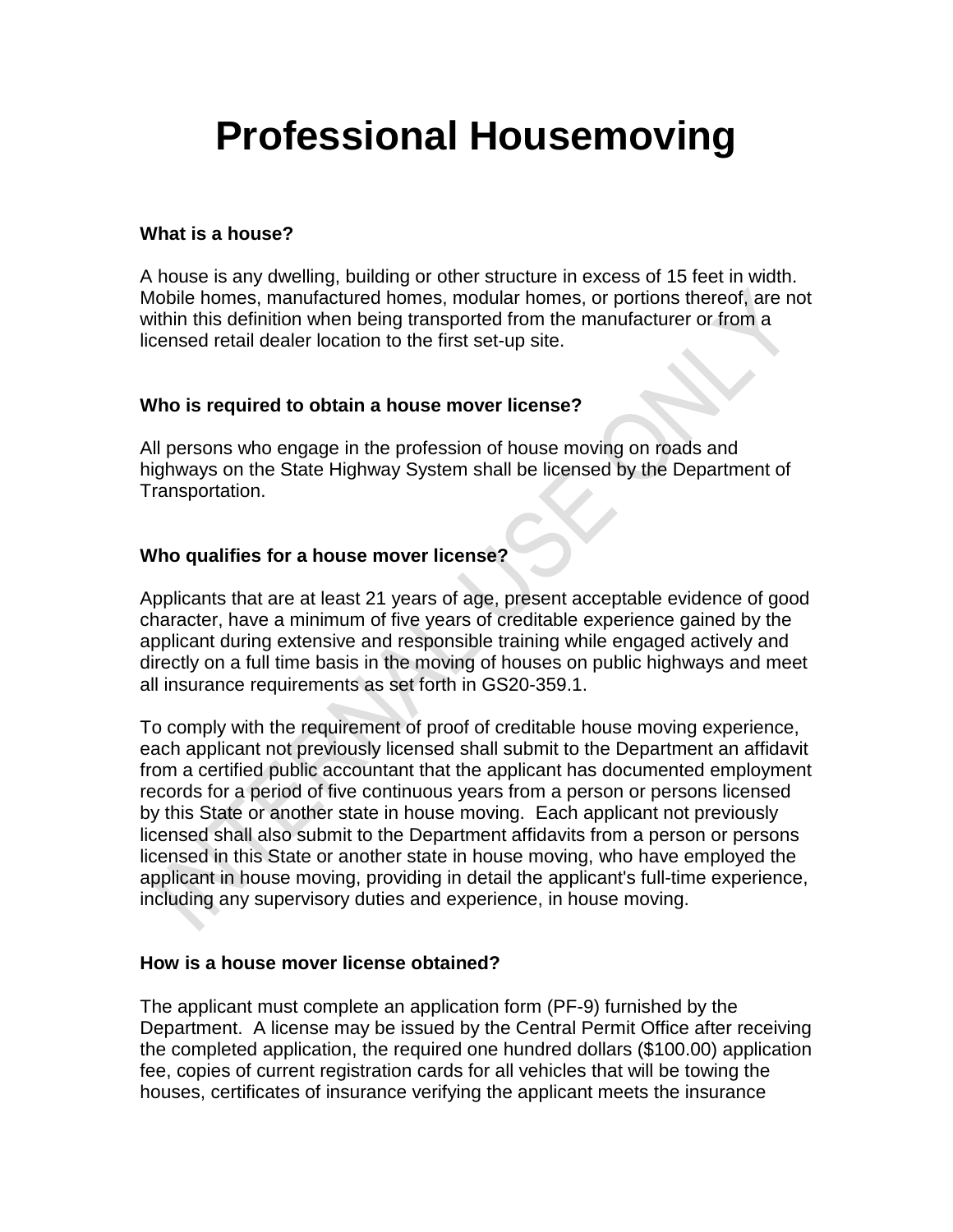requirements of GS20-359.1 and any other documentation requested by the Department to ensure the mover qualifies for a license. A house mover license number is assigned to each qualifying applicant at the time the license is issued.

# **What is the validation period for a house mover license?**

A house mover license is valid from August 1 – July 31 or from the issuance date of the license through July 31. The license must be renewed annually.

# **How does the division/district office verify a house mover is licensed?**

The Central Permit Office provides a current list of all licensed house movers to the division/district offices. The validity of a house mover's license should be verified prior to the approval and issuance of a permit. You may call the Central Permit Office at 919-814-3700 if you have any questions concerning a license. The Central Permit Office will send notification by email to the division/district offices if a license is suspended or revoked for any reason.

# **Who is exempt from the requirement of a house mover license?**

A license shall not be required for an individual owner of a towing vehicle moving their own house from or to property owned individually by those persons; however, a permit is required for the move. Prior to the issuance of the permit, the mover must provide proof of ownership of the tow truck, the structure being moved and the land that the structure is being moved to or from for approval by the division/district office having jurisdiction.

# **Can a person from out-of-state obtain a North Carolina house mover license?**

An out-of-state person, partnership, or corporation engaging in the structural moving business may apply to the Department for a license to engage in the house moving profession in North Carolina, and obtain permits for moves by complying with the provisions and the regulations of the Department in the same manner as is required of North Carolina residents and by showing that the state in which the house mover operates his business extends similar privileges to house movers licensed in North Carolina.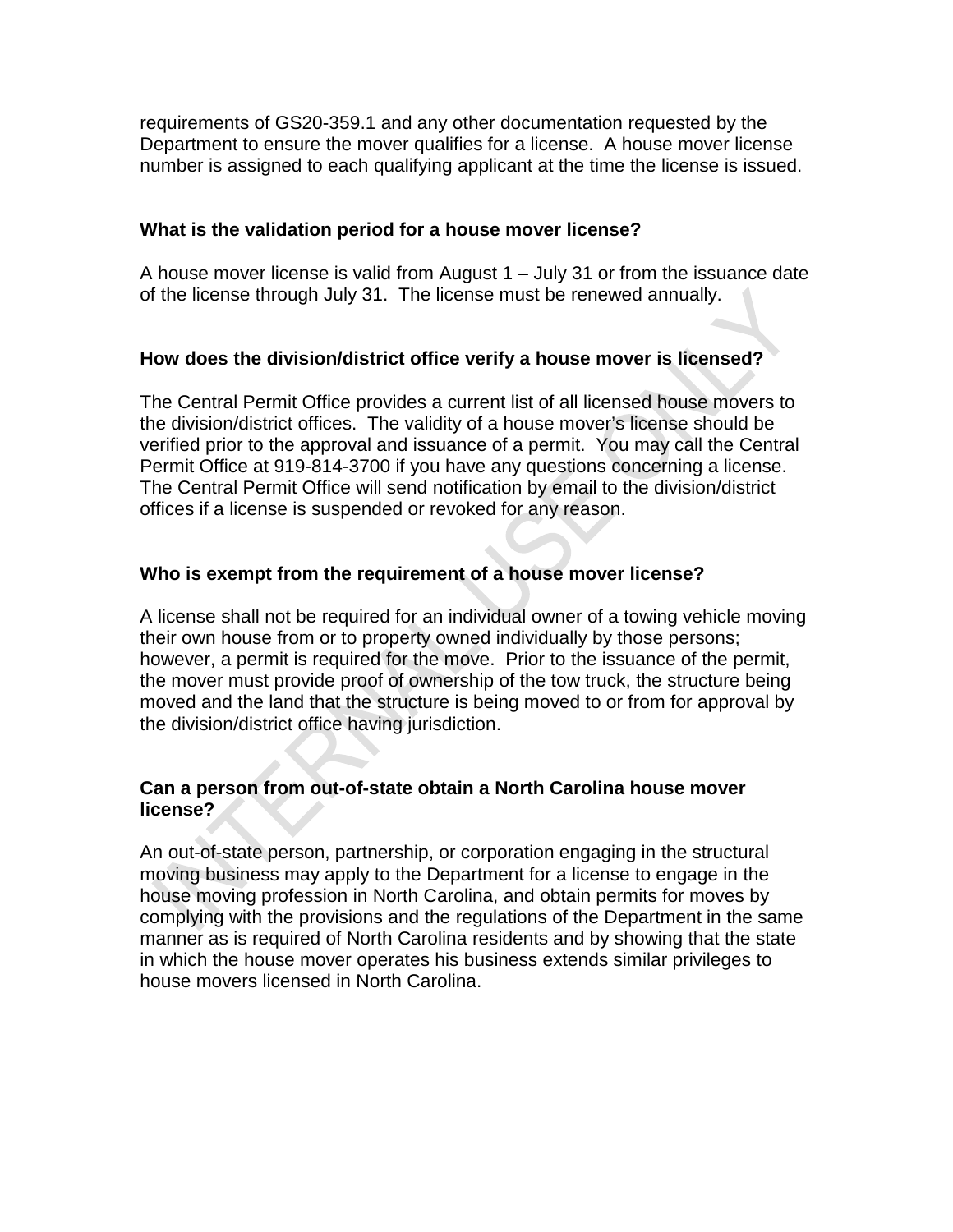#### **Can a house mover license be revoked?**

If the Department determines that a house mover has engaged in unsafe practices, all licenses, permits, and authorizations issued to the person for house moving shall be revoked for a period of six months. Any person whose license, permit, or authorization for house moving is revoked may request a hearing to be held before the Secretary or a person designated by the Secretary. The licensee shall be notified in writing no less than 10 days prior to the hearing of the time and place of the hearing. At the hearing, the parties shall be given an opportunity to present evidence on issues of fact, examine and cross-examine witnesses and present arguments on issues of law. The decision of the Secretary or of the person designated by the Secretary shall be final. Any person aggrieved by the final decision may seek judicial review of the decision in accordance with the provisions of Article 4 of Chapter 150B of the General Statutes.

# **How is application made for a house move permit?**

Application for a permit to move a house must be made to the division or district engineer having jurisdiction in the county that the house is originating from at least two days prior to the anticipated date of the movement. Form PF-4, Application for House Mover Permit, must be completed and submitted with a non-refundable application fee of twenty dollars (\$20.00). All information on the application must be completed in its entirety prior to consideration of approval. Line clearance letters from all utility companies with lines crossing the highway along the requested route of travel are required to be submitted with the application when the height of the structure exceeds 18'.

# **Who approves the application for the permit to be issued?**

Division or district engineers are authorized to approve the issuance of permits for individual moves of a structure or building whose width does not exceed 36 feet. The division or district engineers shall review the travel plan on the application and if the route cannot accommodate the move due to roadway weight limits, bridge size or weight limits, or will cause undue interruption of traffic flow, the permit shall not be issued. The travel plan will show the proposed route, the time estimated for each segment of the move, a plan to handle traffic so that no one delay to other highway users shall exceed 20 minutes. The applicant may submit alternate plans if desired until an acceptable route is determined.

For widths exceeding 36 feet, the division/district office is to fax a copy of the application and the recommendations of the division/district engineer for the move to the Central Permit Office at 919-662-4320. After review of the information, an approval or denial of the application will be provided to the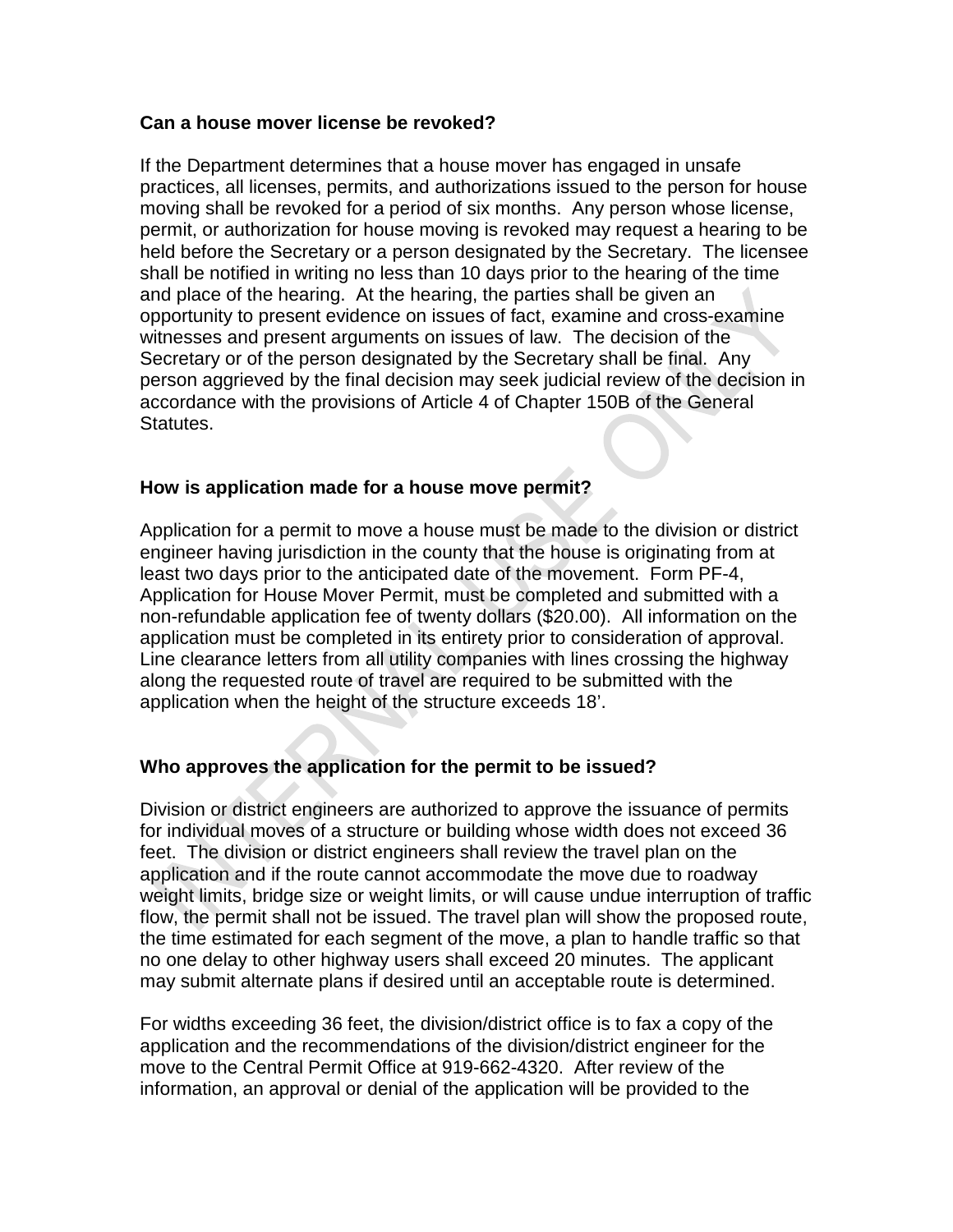division/district office. The Central Permit Office may require additional information or restrictions prior to making a final decision.

A surety bond in an amount to cover the cost of any damage to the pavement, structures, bridges, roadway or other damages that may occur can be required if deemed necessary by the Department.

# **What is the cost of the house move permit?**

A non-refundable application fee of twenty dollars (\$20) is required for the review and processing by the division/district office. If the application is approved, the permit is issued at no fee.

# **What is the validation period for a house move permit?**

A house move permit is valid for 30 days. If the permit expires prior to the mover using the permit, the mover must reapply for another permit by submitting a completed application and the required \$20 application fee. The validation dates of a permit cannot be revised or extended after the permit has been issued.

#### **Who can make application for a house move permit at the division/district office?**

A house move application can only be submitted by the individual licensed house mover, a partner of the company or an officer in the corporation. These individuals are listed on the Application for Professional House Mover License (PF-9) when submitted to the Central Permit Office annually. A list of individuals authorized to make application for a permit is provided by the Central Permit Office with the licensed house mover list. Please contact the Central Permit Office if you need information on individuals qualified to make application for a permit.

# **Who can pick up a house move permit at the division/district office?**

The individual licensed house mover, a partner of the company or an officer in the corporation, can only pick up a house move permit. If the individual licensed house mover, a partner of the company or an officer in the corporation would like to enable someone else to pick up a permit, they must submit a notarized statement for each situation to the division/district office specifying the individual, which has authorization to pick up the permit for the house move.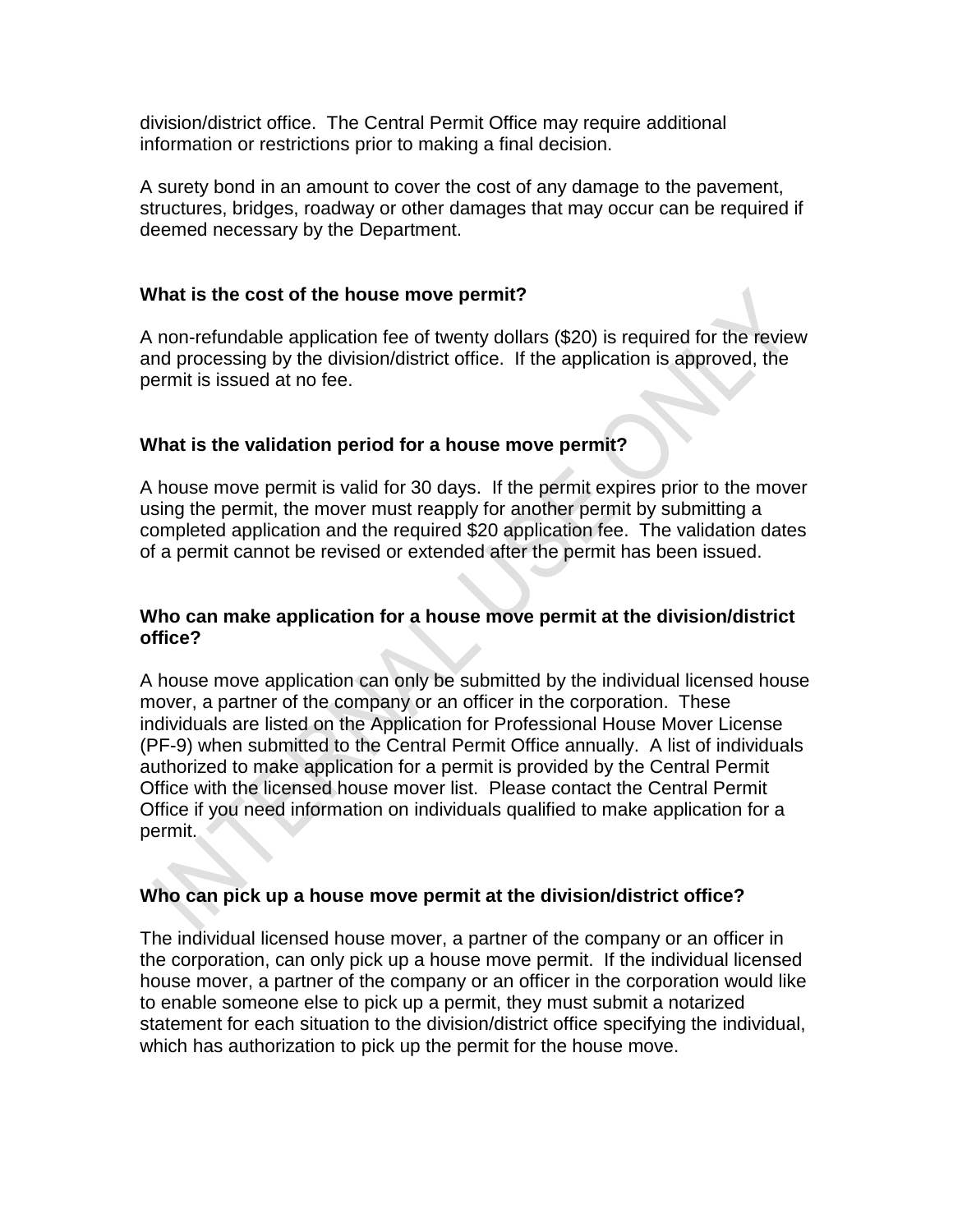# **How is the vehicle registration checked for validity?**

All permits are issued to a specific towing vehicle. To verify the validity of the registration of the towing vehicle, you can check the vehicle registration through the DMV STARS System. While logged on to the NCDOT System, you can use the transaction VQ36 to verify the vehicle registration. This transaction will provide the registered owner of the vehicle, the expiration date for the registration, the serial number for the vehicle, the registered gross weight for the vehicle and display any stops on the vehicle registration. A permit cannot be issued to a vehicle with a stop or invalid registration.

# **How can you ensure the mover has valid insurance?**

Valid Certificates of Insurance are required to be submitted annually for each mover when making application for or renewing a house mover license with the Central Permit Office. If the mover fails to maintain coverage through out the validation of the house mover license, the insurance company is required to provide notification to the Central Permit Office. At such time, a suspension is placed on the license and notification of cancellation will be forwarded to the division/district offices advising that permits cannot be issued for the mover. If you have any questions concerning the mover's insurance, you may contact the Central Permit Office or the insurance agency listed on the house mover permit application.

You may also check the insurance on the towing vehicle, as stated above, through the DMV STARS System. When checking the vehicle registration, any insurance stops on the vehicle will be displayed with the VQ36 transaction.

# **What is the authorized travel time for a house move?**

The division/district engineer has the authority to determine the day and time of movement for the house move. No move will be made when atmospheric conditions render visibility lower than safe for travel. Moves will not be made when highway is covered with snow or ice, or at any time travel conditions are considered unsafe by the Department or Highway Patrol or other law enforcement officers having jurisdiction.

# **Can a house move permit be invalidated?**

A permit may be voided if any conditions of the permit are violated. Upon any violation, the permit must be surrendered and a new permit obtained before proceeding. Misrepresentation of information on an application to obtain a